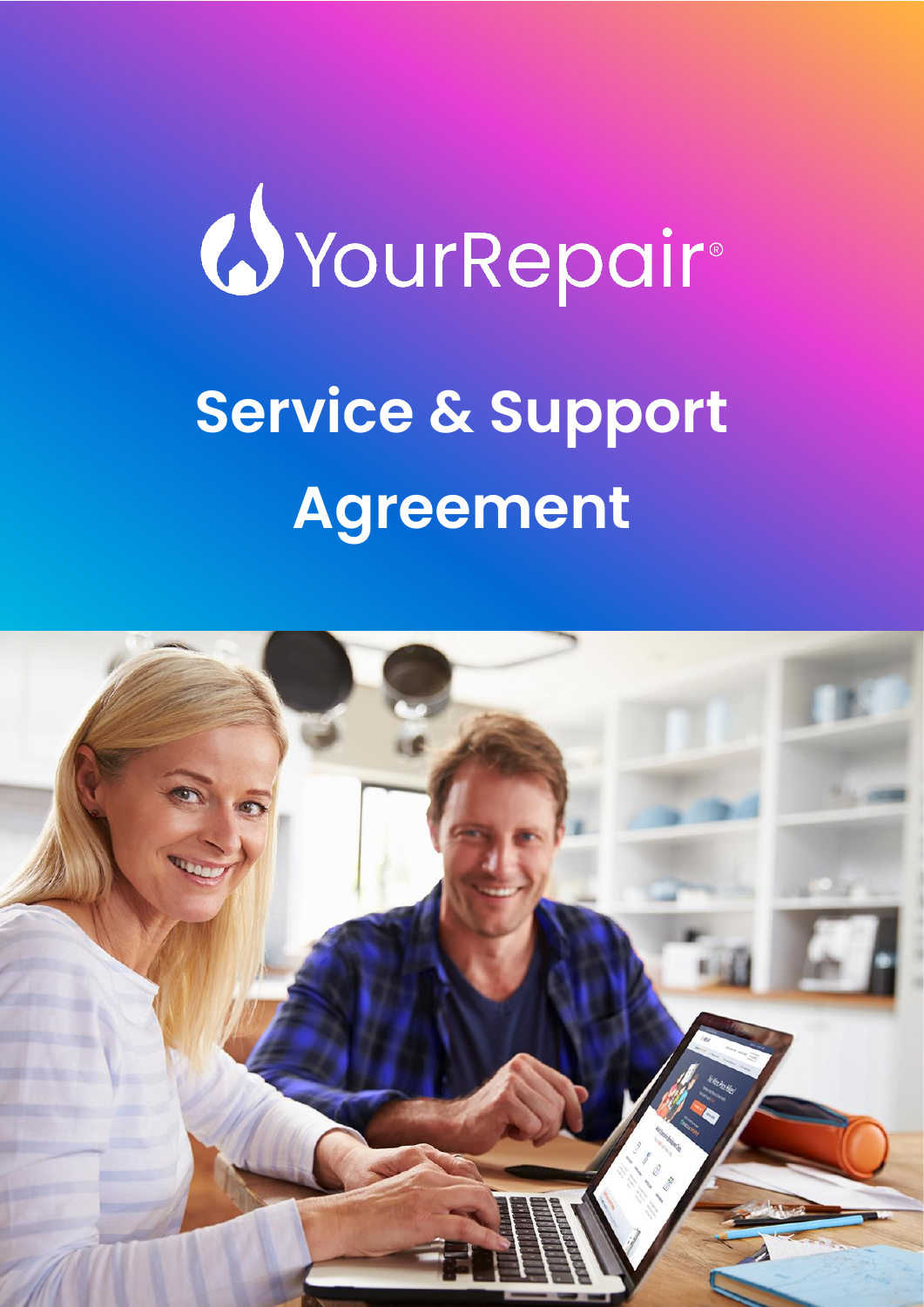

# Contents

# Section I: Our Service and Support Plans

| i.   | Agreement                                         | 4               |
|------|---------------------------------------------------|-----------------|
| ii.  | What's included in our plans                      | 5               |
| iii. | <b>Annual Boiler Service</b>                      | 6               |
| iv.  | Landlord Gas Safety Inspection                    | 6               |
|      | Section 2: Price, Payments & Fixed Fees           |                 |
| i.   | <b>Price and Monthly Payments</b>                 | $6\phantom{1}6$ |
| ii.  | <b>Fixed Fees</b>                                 | $6\phantom{1}6$ |
|      | Section 3: Contract Term, Renewal & Cancellations |                 |
| i.   | <b>Contract Term</b>                              | $\overline{7}$  |
| ii.  | Cancellation                                      | $\overline{7}$  |
| iii. | <b>Renewals</b>                                   | 8               |
| iv.  | Moving Home or Replacing your Boiler              | 8               |
|      | Section 4: Terms & Exclusions                     |                 |
| i.   | <b>General Terms</b>                              | 8               |
| ii.  | <b>General Exclusions</b>                         | 9               |
| iii. | Boiler is Beyond Economical Repair (BER)          | 10              |
| iv.  | <b>System Specific Terms</b>                      | n               |
|      | Section 5: Our Contact Details & Opening Hours    |                 |
| i.   | <b>Contact Details</b>                            | 16              |
| ii.  | <b>Opening Hours</b>                              | 16              |
| iii. | Request a Repair                                  | 17              |
| iv.  | Make a Complaint                                  | 17              |
|      |                                                   |                 |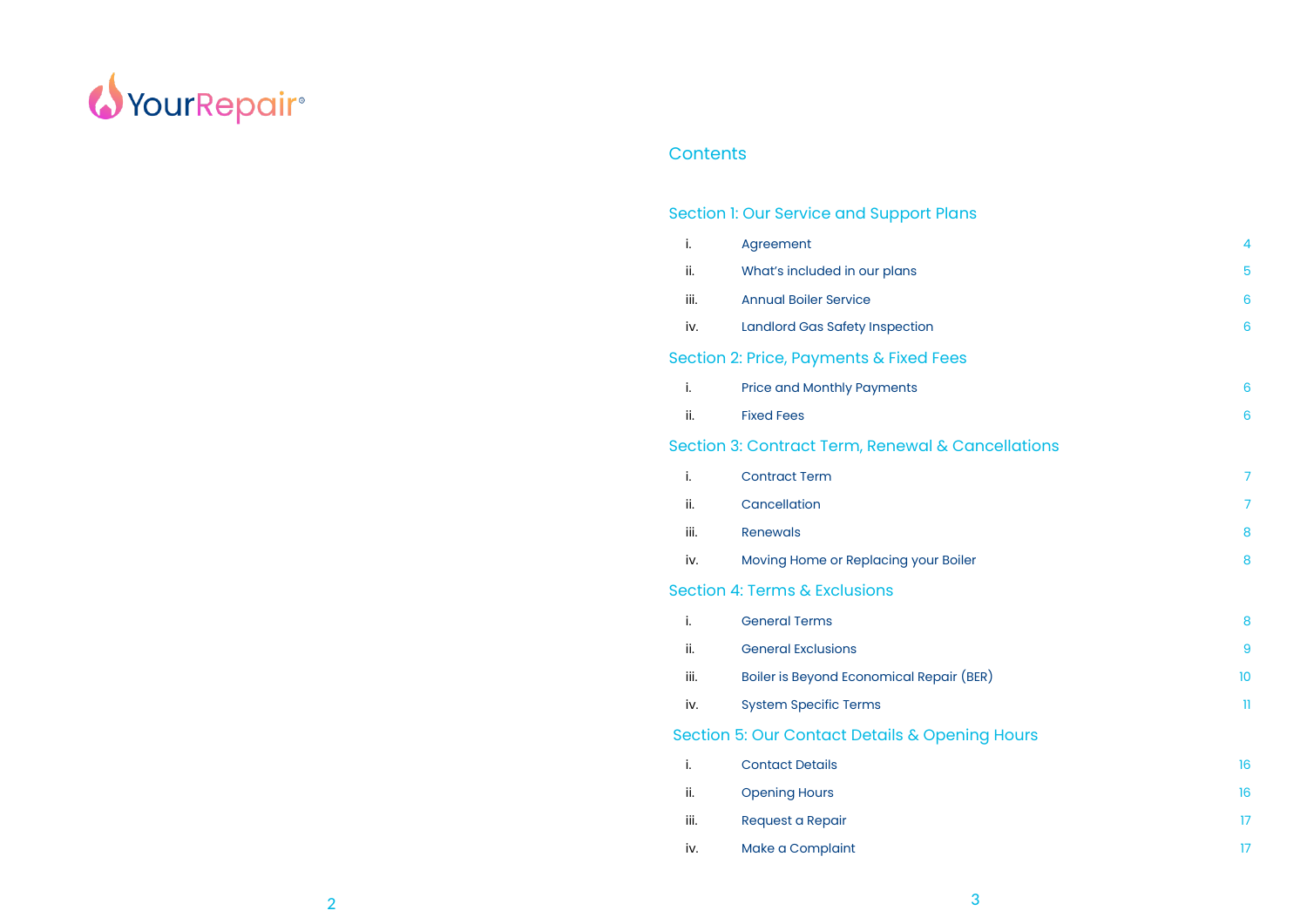# Section 1: Our Service and Support Plans

- i. Agreement This agreement sets out the entire agreement between:
- you, the person whose details are set out above, (you, your); and
- us, YourCare Repairs Ltd, trading as YourRepair (company number 12097804) (we, us, our)

for our Service & Support Care Plans. These include:

- An annual boiler service;
- Landlord plans also include a Gas Safety Inspection for the rental property;
- Unlimited access to our 24/7 support centre; and
- Access to our network of approved qualified engineers to help optimise and ensure that the systems included in the plan you have chosen for your needs as set out above (plan) continue to work correctly.

We may also offer you hints and tips relating to the systems included in your plan online through our website.

## ii. What's included in our plans:

| Support for:                  | <b>Boiler</b> | Heating | Home | Home<br><b>Plus</b> | Complete |
|-------------------------------|---------------|---------|------|---------------------|----------|
| <b>Boiler Controls</b>        | ✔             |         |      |                     |          |
| <b>Central Heating System</b> |               |         |      |                     |          |
| <b>Gas Supply Pipes</b>       |               |         |      |                     |          |
| <b>Plumbing Pipework</b>      |               |         | ✔    |                     |          |
| <b>Electrics</b>              |               |         | ✔    |                     |          |
| <b>Water Supply Pipes</b>     |               |         |      |                     |          |
| <b>Drains</b>                 |               |         |      |                     |          |
| <b>Taps and Toilets</b>       |               |         |      |                     |          |
| <b>Security and Locks</b>     |               |         |      |                     |          |
| <b>Roof Protection</b>        |               |         |      |                     |          |
| <b>Pest Control</b>           |               |         |      |                     |          |

Full details of what our service plans do and don't include are set out in Section 4 of this agreement (see page 8).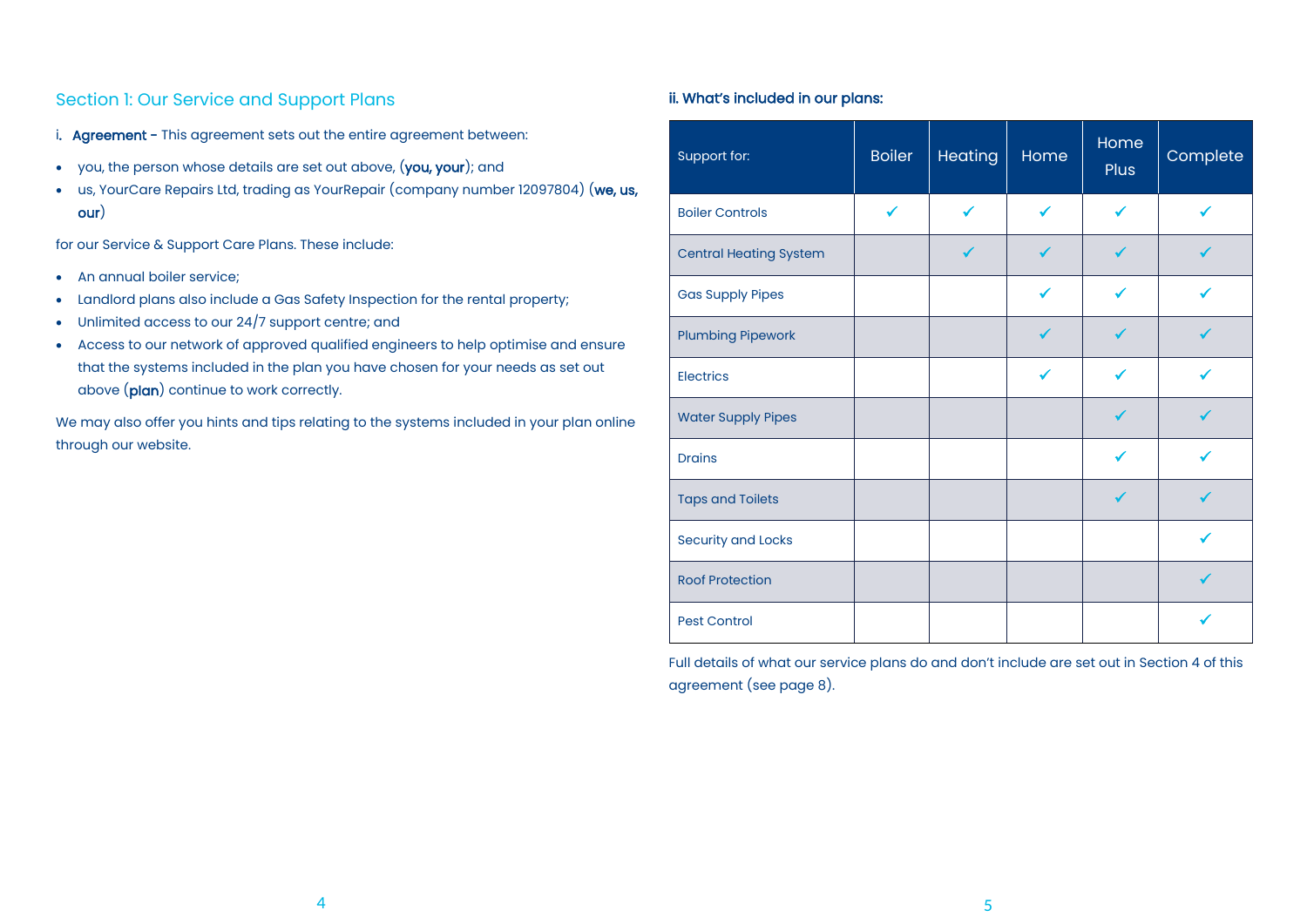iii. **Annual Boiler Service -** If you have a plan for your home, we will contact you to arrange for an authorised service technician to visit and perform an annual service during the quieter summer months between March and September to ensure that your boiler is working efficiently.

iv. Landlord Gas Safety Inspection - If you are a landlord, we will carry out a Landlord Gas Safety Inspection. Each year we will contact you to arrange for an authorised service technician to visit your property and carry out a gas safety check of the gas meter, gas pipework (from the gas meter) and up to a maximum of three gas appliances located at your property (CP12). We will then send you a report to confirm that this check has been carried out. If any part fails the check, we will include the full details in the record. You can also arrange this by contacting us and giving us at least 28 days' notice.

#### Section 2: Price, Payments & Fixed Fees

i. Price and Monthly Payments - The annual price you pay for the plan is set out above (annual price). The amount you pay each month is paid by Direct Debit (monthly payments). All prices include the relevant taxes at the current rate.

If you default on any payment we may:

- Charge you interest at the rate of 0.5% over the Bank of England base rate;
- Charge you an administration fee of £25 for each default; and
- To the extent where we have to incur any additional costs which are not covered by the £25 administration fee, charge you those reasonable additional costs.

The (fixed price term) means your price won't increase during this period of time as a result of the number of repairs that you request us to arrange.

However, we may increase the annual price and or monthly payment during your fixed price term if for example:

- The government introduces a change in any relevant tax rate, in which case it will only increase by the amount of the increased tax.
- To reflect the Consumer Price Index (CPI) rate of inflation published by the Office for National Statistics in January of that year plus 3.9% (ignoring any negative figure)

ii. Fixed Fees - The fixed fee is the amount you pay per call-out which is detailed above (fixed fee) and is payable by credit or debit card before we approve and progress a call-out. This is in addition to the annual price. There is no fixed fee for your annual boiler service (and, where you are a landlord, your Landlord Gas Safety Inspection).

We may increase the fixed fee amount that you have chosen to pay if you request more than four callouts in any year (the period of 12 months from the start date and each consecutive period of 12 months thereafter). If you do not accept the change to the fixed fee, you can end this agreement by giving us notice within 14 days of us notifying you of an increase in your fixed fee.

If you call us back for the same fault (as determined by our qualified independent engineers) within 30 days, you won't have to pay an additional fixed fee.

## Section 3: Contract Term, Renewal & Cancellations

i. Contract Term - Your contract term is 12 months (1 Year) and starts on the start date set out above (start date) and continues until it is terminated in accordance with this agreement.

ii. Cancellation - You are free to leave the agreement at the end of each contract term by giving us notice (by telephone or in writing) in the last 28 days of that year.

If you end your agreement by giving us notice within 14 days of:

- The start date, then, provided we haven't carried out any work, we will refund you everything you have already paid in that period;
- The start date, and we have carried out work or supplied goods, you will have to pay us for the work we have done, and any goods supplied; or
- Us notifying you of an increase in your fixed fee, then no further charges will apply from the time of us receiving your notice and ending your agreement.

We may end your agreement at any time if:

- You give us false or incorrect information;
- You fail to pay for your plan;
- You use threatening or abusive behaviour or language; or
- Your system is deemed by us to be unsuitable for our support plans.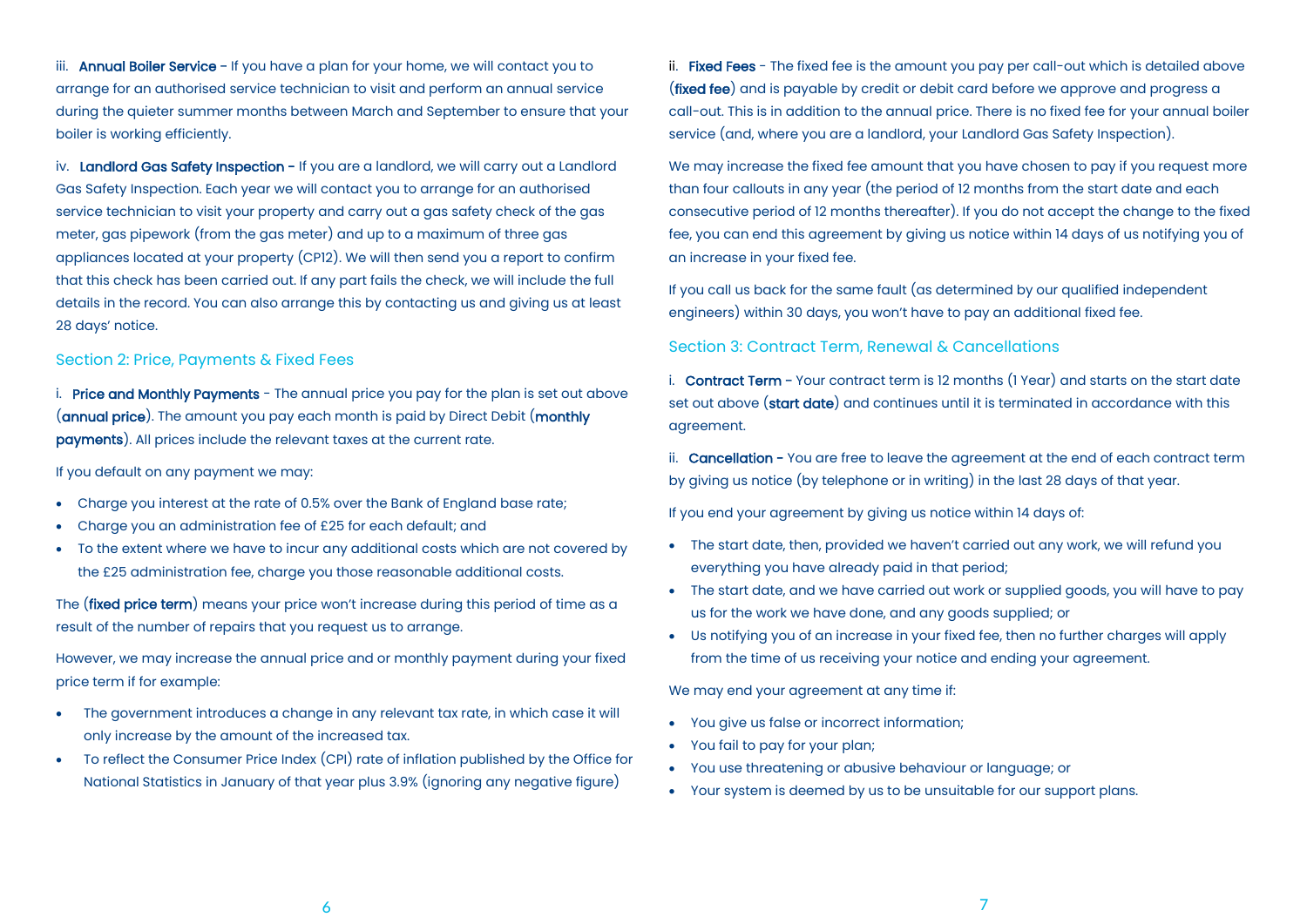We will let you know if we end the agreement. If we end the agreement you will be required to pay a termination fee. The termination fee will be the lesser of the annual price you would have paid for the remainder of the year and our charges for any goods and services we have provided.

We work out the termination fee and the cost of any services supplied using the following scale of charges:

- Boiler Service or Landlord Gas Safety Inspection £80
- Boiler Service and Landlord Gas Safety Inspection combined £120
- All completed boiler or central heating repairs £190 each
- Any other completed repairs £99 each

iii. Renewals - We aim to send you a renewal notice by email 28 days before the end of your fixed price term showing the annual price you will pay to continue. We'll keep renewing your agreement automatically, unless you contact us and ask us to cancel during the last 28 days, prior to the renewal date.

iv. Moving Home or Replacing your Boiler - Let us know as soon as possible if you move home or get a new boiler and we'll discuss the following options with you:

- Moving your existing agreement to your new home;
- Replacing your existing agreement with a new agreement; or
- Ending your agreement as set out above subject to any applicable termination fee as set out above.

Cancelling your Direct Debit does not end your agreement.

#### Section 4: Terms & Exclusions

#### i. General Terms:

- This is a service agreement providing 24/7 telephone support and access to our network of approved engineers. It is not a contract of insurance nor regulated by the Financial Conduct Authority.
- Any benefit under this service agreement related to the occurrence of an uncertain event will be provided at our absolute discretion.
- The law of England and Wales applies to this agreement and how it is interpreted.
- We will use your personal data in accordance with our privacy policy which you can find at www.yourrepair.co.uk/privacy-policy.
- We will carry out our obligations under this agreement within a reasonable time unless we cannot do so due to circumstances which are beyond our reasonable control.
- Nobody other than you can benefit from this agreement.
- All repair work is guaranteed for 30 days from the date of repair completion.
- We may at any time transfer any or all our rights or responsibilities under this agreement to any other organisation. We will tell you as soon as we reasonably can if we do so. We may also subcontract anything we have agreed to do under this agreement. None of this affects your rights.
- We may make changes to these terms and conditions. If we make changes which are not in your favour, we will tell you about them. If you do not accept the changes, you may end this agreement without any cancellation fees.
- All parts and materials supplied by us shall be standard parts commonly used in the industry and purchased from a reputable specialist heating supplier. We shall not be responsible for the cost of a "like for like" replacement part to the extent that the cost of that replacement part exceeds the cost of an equivalent standard part.

#### ii. General Exclusions

We will not assist or provide support with any:

- Faults that existed before you entered into this agreement or within the first 14 days after entering into this agreement;
- Systems or appliances that haven't been installed, maintained and used in accordance with manufacturer's instructions and or current regulations or best practice;
- Replacing heat exchangers or repairing faults caused by limescale, sludge (namely, dirty water contaminated by particles of dirt, rust or other foreign contaminants, that is deposited as water passes through the components of the central heating system), or other debris;
- User tasks which are detailed in your user guide, re-pressurising your system and or bleeding your radiators;
- Systems that are powered by anything other than natural gas;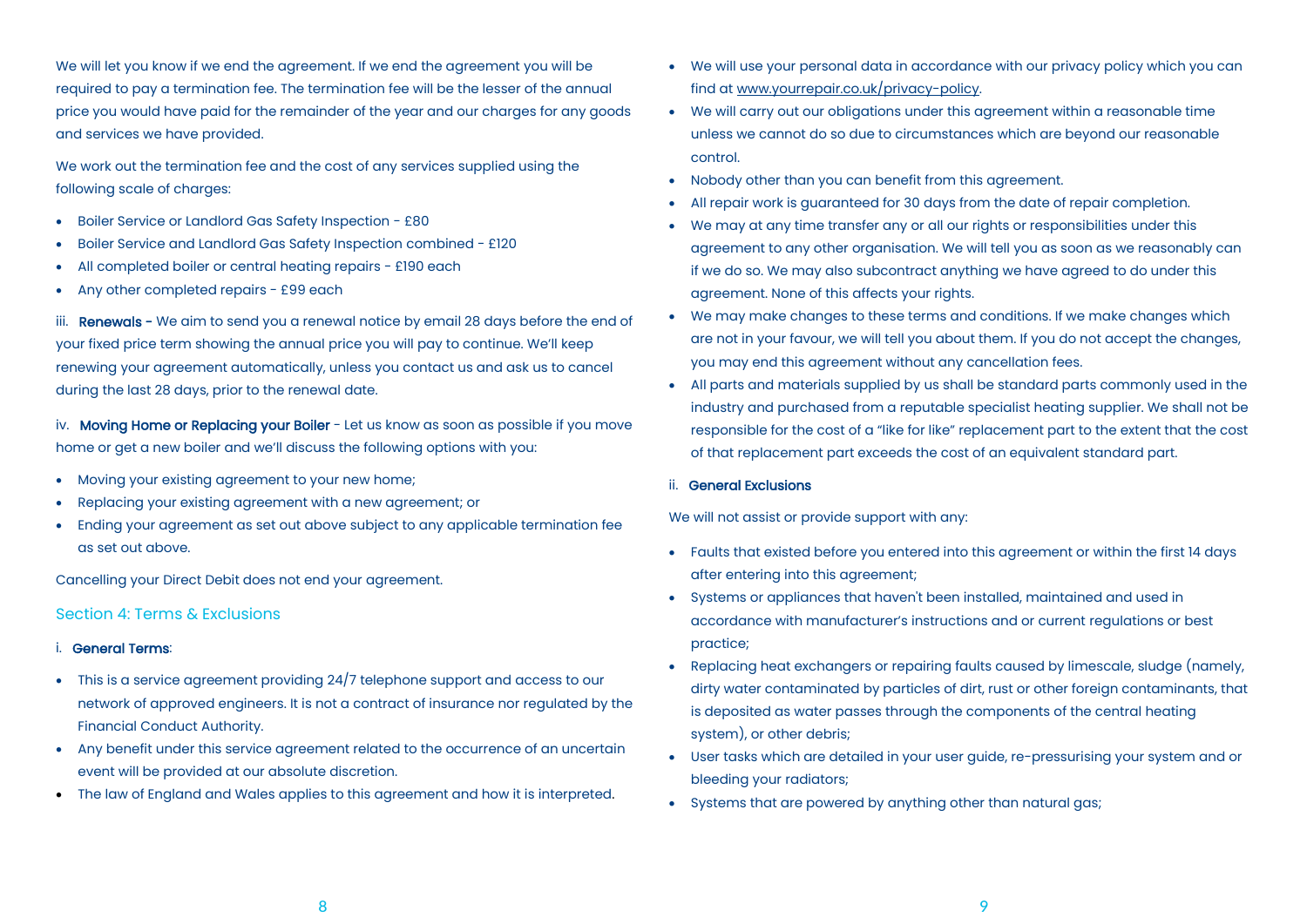- Non-standard systems or parts;
- Trace and access (work required to locate the fault);
- Upgrades or improvements to your system;
- Problems relating to steel, lead or iron pipes;
- Damage we have caused in order to carry out any repair or maintenance that you have requested;
- Damage linked to or caused by the supply of your gas, water or electricity;
- Showers and shower pumps;
- Faults or damage caused by a third party;
- Issues that don't affect how your system works;
- Intermittent faults which cannot be identified at the time of the approved engineer's attendance;
- Boilers or systems that are not solely used for domestic purposes and situated completely within a domestic property;
- Faults that occur when your property has been unoccupied for greater than 30 days.
- Systems that have pipework 35mm or more in diameter, a commercial gas meter or any other work that our engineer advises require commercial gas qualifications to complete a repair;
- Issues where we reasonably consider that there is a health and safety risk;
- Maintenance work required to keep your systems in good working order;
- Replacement of consumables (such as external fuses, batteries, seal/gaskets, fuel);
- Faults that haven't been reported within 24 hours of you becoming aware of them;
- Seals and grouting, which generally fill gaps between tiles and sanitary ware;
- Frozen pipes or any faults caused by freezing;
- Damage that is covered by any insurance policy;
- Parts/equipment still under manufacturer's warranty;
- Faults that arise between tenancy if you are on a Landlord plan; or
- Boilers that have been flooded or submerged in water.

#### iii. Boiler is Beyond Economical Repair (BER)

We may deem your boiler BER if:

- The manufacturer of your brand of boiler advises us in writing that your boiler is BER;
- The parts for your boiler are no longer stocked by the manufacturer of your boiler;
- One of our independent gas safe registered engineers advises that the boiler is BER due to damage that has been caused by another fault;
- Your boiler needs to be removed from the wall in order to complete a repair; or
- Your boiler is over 15 years old and multiple parts are required to correct the current fault.

Boiler Replacement or Contribution towards a new boiler - If your boiler is under seven years old and we deem it BER (beyond economical repair), we may decide to replace your boiler.

If your boiler is seven years old or more and we deem it BER, we may pay a contribution towards a new boiler. The contribution will be a refund of any monthly payments (excluding any fixed fees) you have made to us during the current term of your agreement up to a maximum of £350.

- We will only consider a boiler replacement or contribution towards a new boiler if:
- You can supply the installation commissioning checklist and service history to show that your boiler has been installed and maintained in accordance with the manufacturer's instructions;
- None of the faults were subject to our general exclusions or system specific faults which we advise we cannot help with; and
- You have been an active customer of ours for at least 6 months.

Also:

- We will only ever cover the cost of replacement boilers that have been supplied and installed by us;
- Any replacement will be suitable for your property, but we shall not be responsible for the cost of a "like for like" replacement; and
- We are not responsible for the costs of any upgrades required to meet current regulations.

If you're not eligible for a boiler replacement or a contribution towards a new boiler then you will be entitled to cancel this agreement without any termination fee.

iv. System Specific Terms

#### Boiler & Controls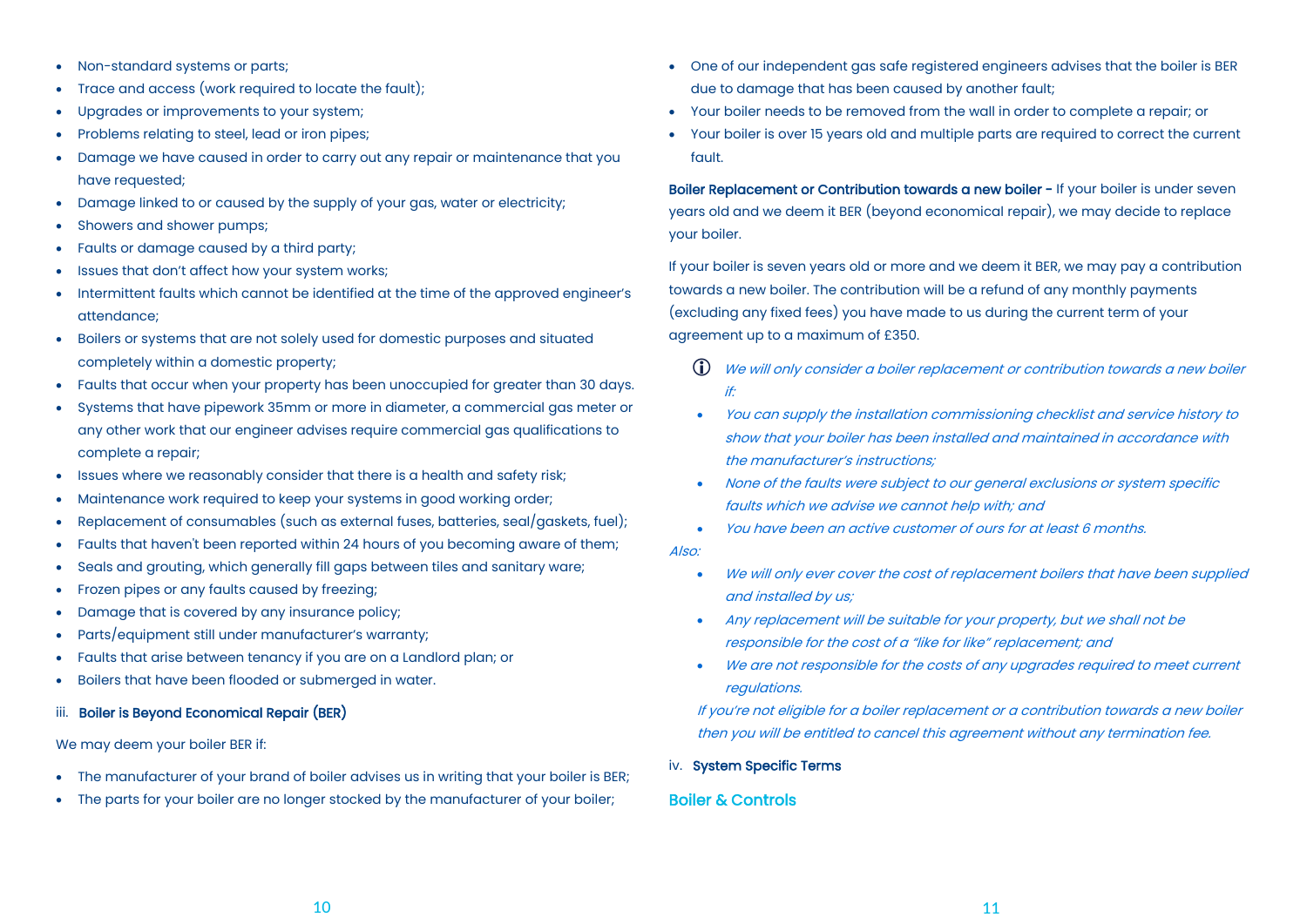#### We can help with:

 $\checkmark$  The breakdown of standard parts of a domestic natural gas boiler, standard associated thermostats, frost stats, clocks, timers and programmers.

#### We cannot help with:

- Boiler models: Potterton Powermax, Britony, Chaffoteaux, Sime, Servowarm and Elm Le Blanc; or any make or model of back boilers;
- Smart or internet connected thermostats or devices;
- Resetting/reprogramming your controls or replacing batteries;
- $*$  The boiler flue (namely, the pipe used to remove waste gases produced by the boiler) and flue terminal;
- Combined cooking and heating or power and heating appliances; or
- $*$  Accidental damage or anything other than fair wear and tear.

## Central Heating System

#### We can help with:

 $\checkmark$  Breakdown of standard parts of the associated heating and hot water system including pumps, motorised valves, radiator valves, pipework and parts and fittings associated with the hot water feed and expansion tank.

#### We cannot help with:

- $*$  Servicing, clearing, replacing or repairing magnetic filtration devices;
- User tasks which are detailed in your user guide, re-pressurising your system and or bleeding your radiators;
- $*$  Non-standard parts or systems, towel rails, towel rail valves and curved radiators;
- $*$  Airlocks or the balancing and venting of radiators;
- $*$  Replacing radiators, water tanks or cylinders that cannot be repaired;
- $*$  Electric immersion heaters and condensate pumps;
- $*$  Parts of a system that are specifically designed for underfloor heating, swimming pools and renewable energy;
- Unvented hot water, thermal storage, warm air, or systems that require specialist work, or qualifications; or
- $*$  Accidental damage or anything other than fair wear and tear.

## Hot and Cold Pipes

We can help with:

 $\checkmark$  Leaks on the hot and cold-water pipes inside your property between the stopcock and your taps or appliances.

#### We cannot help with:

- $*$  Appliance connections such as flexible washing machine and dishwasher hoses; or
- $*$  Accidental damage or anything other than fair wear and tear.

## Gas Supply Pipes

#### We can help with:

 $\checkmark$  Gas leaks on copper gas pipes inside your property which supply gas to your gas appliances from a domestic gas meter.

#### We cannot help with:

- Hoses and gas connections on the gas meter cooker, hob gas fire or any other appliance other than the boiler; or
- $*$  Accidental damage or anything other than fair wear and tear.

#### **Electrics**

#### We can help with:

 $\checkmark$  The mains wiring & electrics, circuit breakers, light fittings, fuse boards, switches and sockets inside your property that connect to the main supply.

#### We cannot help with:

- $*$  Electrical appliances, burglar alarms and camera systems, shower pumps, cooker extractor hoods, storage and panel heaters, underfloor heating, swimming pools, controls, pumps, detectors, electrical plugs, rewiring and solar panels and their invertors;
- $*$  Supply cables up to the fuse box or mains isolation switch if fitted;
- Outside lighting or any electrical equipment located in out buildings or outside of your property;
- Rubber or lead wrapped cables; or
- Replacing or upgrading fuse boards or consumer units.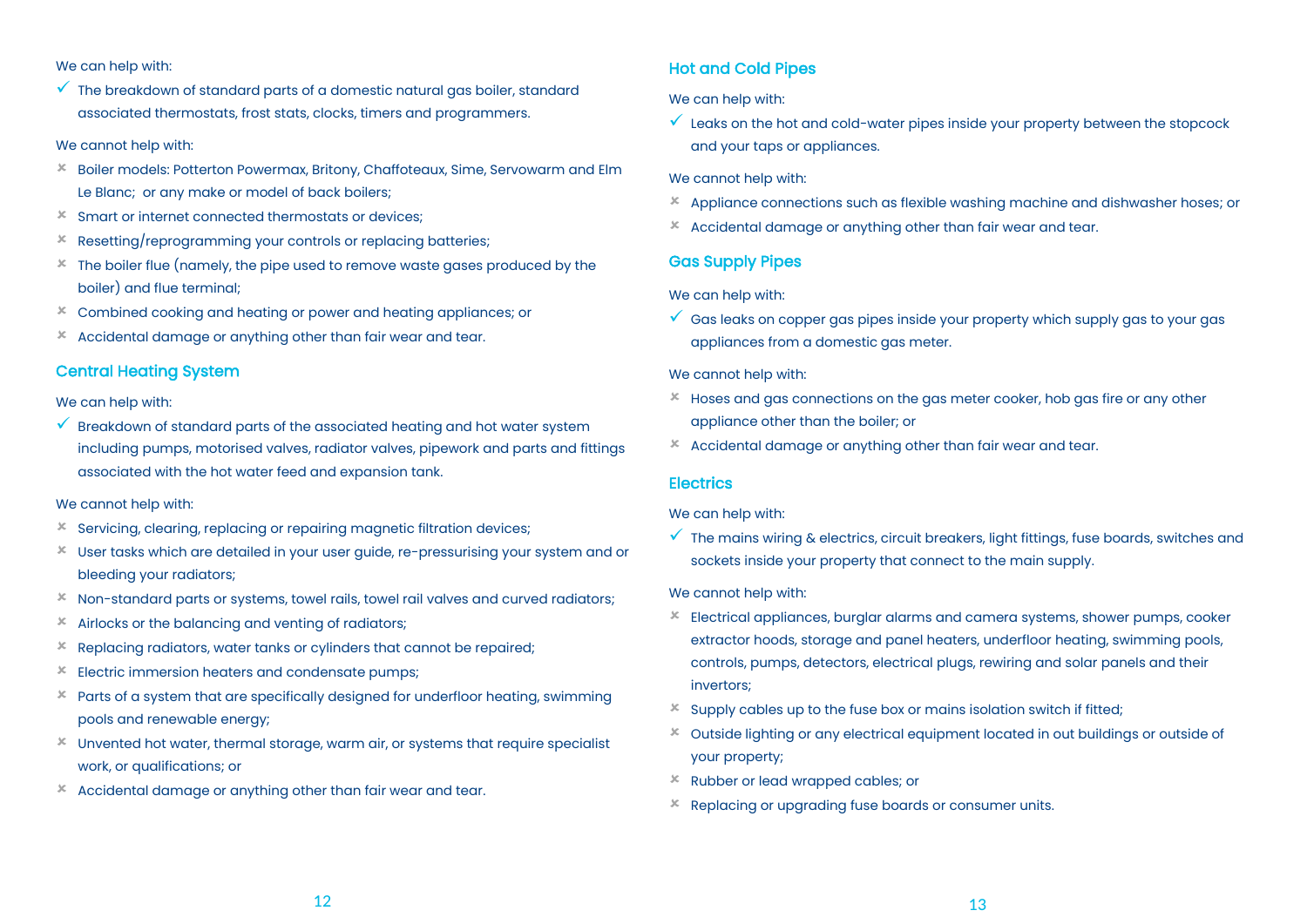# Water Supply Pipes

We can help with:

 $\checkmark$  Burst mains water supply pipes on your property that you are responsible for.

We cannot help with:

Accidental damage or anything other than fair wear and tear.

# **Drains**

## We can help with:

 $\checkmark$  Leaking or blocked standard domestic internal or external drains that you are responsible for within your boundary.

## We cannot help with:

- $*$  Shared drains for which you are not solely responsible;
- $*$  Drains that have collapsed or been damaged by tree roots;
- $*$  Blockages caused by non-flushable items such as fat, nappies, baby wipes, toilet fresheners or any other items that should not go down the drain;
- $*$  Waste fittings that connect your internal waste pipes to your sanitary ware such as plug holes pop up waste and sanitary overflow fittings;
- $*$  Rainwater guttering and downpipes, manholes and their lids, soakaways, cesspits, drainage pumps, macerators, septic tanks, treatment plants and their outflow pipes; or
- Accidental damage or anything other than fair wear and tear.

# Taps & Toilets

We can help with:

- $\checkmark$  Repairs to standard dripping or seized taps, and replacement of non-ceramic tap washers located inside your property.
	- $\bigoplus$  If your tap(s) cannot be repaired, we may be able to replace them providing they are easily accessible, but you would be required to source and supply the taps.
- $\checkmark$  Standard toilets that are leaking, blocked, not filling, not flushing or overflowing. including standard mechanical parts that are available from major UK trade suppliers.

 If you have a standard toilet that requires non-standard mechanical parts or parts that are not readily available from major UK trade suppliers and we are not able to replace them with standard parts, you would be required to source and supply the parts for us to complete the repair.

## We cannot help with:

- $*$  Electric toilets, saniflows and or macerators;
- $*$  Non-standard toilets such as wall mounted, concealed or pressurised toilets;
- $*$  Toilets that need to be removed to complete a repair or toilets that cannot be repaired and require replacing;
- Outside taps;
- $*$  Repairing or replacing sanitary ware which is ceramic or other such as sinks. basins, baths or toilet bowls; or
- $*$  Accidental damage or anything other than fair wear and tear.

# Security & Locks

We can help with:

- $\checkmark$  Boarding up broken external doors or windows if your property is not secure;
- $\checkmark$  Broken locks on external doors and windows if your property is not secure or the key has snapped off in the lock; or
- $\checkmark$  Gaining access to your property if you are locked out due to lost, stolen or broken keys.

We cannot help with:

- Loss of keys if another set of keys exist;
- Electronic units that power garage doors; or
- $*$  Internal doors or windows.

# Roof Protection

We can help with:

 $\checkmark$  Supplying and securing a temporary tarpaulin sheet in the event of extreme winds (in excess of 55mph) which have directly caused damage to the tiled pitched roof over your main residence resulting in water ingress.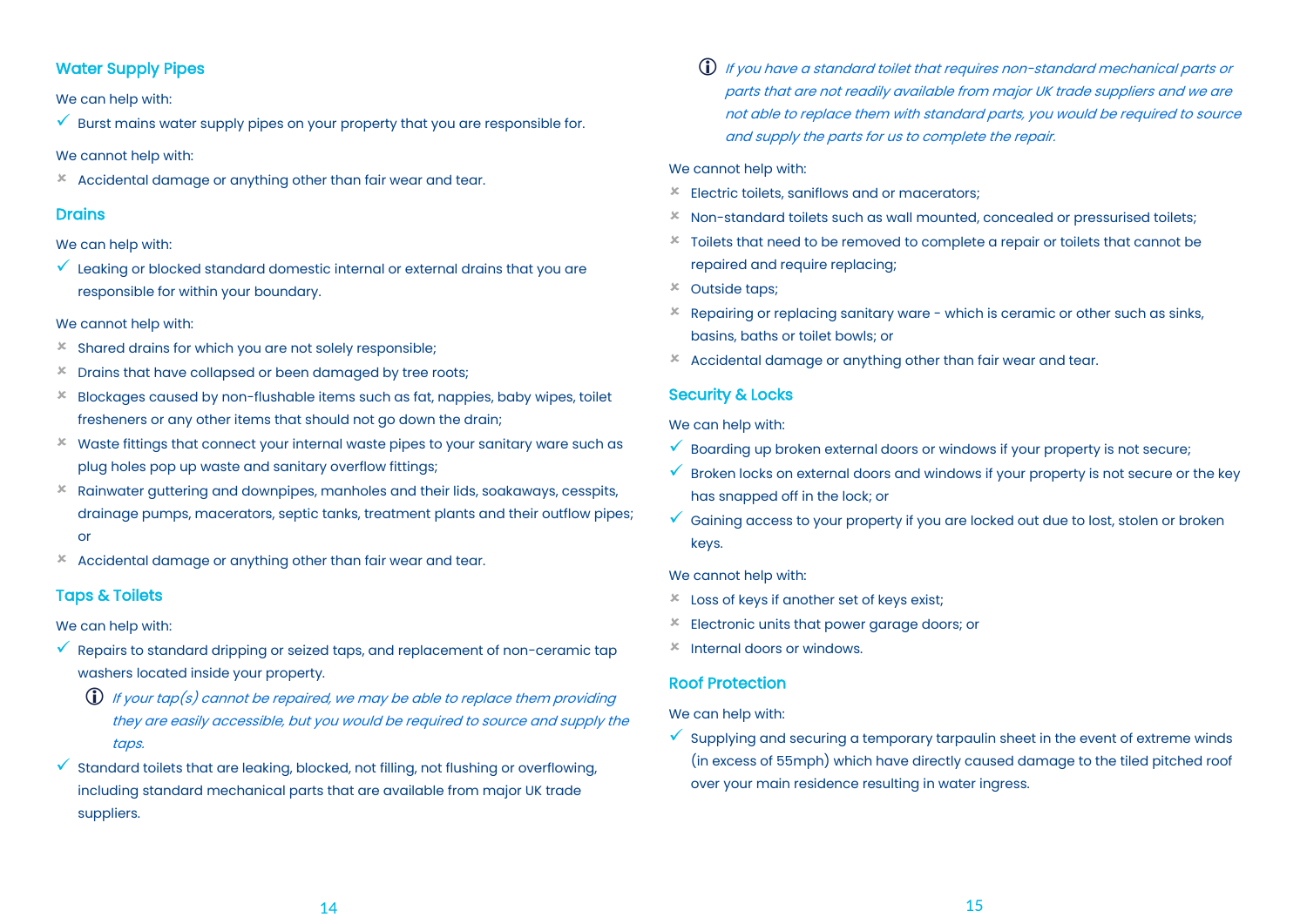For health and safety reasons we can only attend roof jobs during daylight hours when the weather is dry and stable.

#### We cannot help with:

- $*$  Flat roofs, or any roofs other than those of a tiled pitched construction over your main residence;
- Temporary or permanent repairs to your roof; or
- Damage caused by anything other than extreme wind.

# Pest Control

We can help with:

- $\checkmark$  Brown or black rats and house or field mice inside your home; or
- $\checkmark$  Wasps and hornets' nests inside your home, garden, outbuildings or garage.

#### We cannot help with:

- $*$  Pest infestations where reasonable hygiene measures have not been taken;
- $*$  Any damage caused by pests; or
- Removal of wasps or hornets' nests after they have been treated.

## Section 5: Our Contact Details & Opening Hours

i. Contact Details - Please write to us at: YourCare Repairs Ltd, The Mill, Congleton Road, Talke, Stoke on Trent, ST7 1NE.

Please telephone us on 0330 223 4422.

ii. Opening Hours - For non-emergency assistance we are open 8:00am to 7:00pm, Monday to Friday (except public holidays).

Our emergency support line (telephone 0330 223 4422) is open 24/7 for assistance:

- With uncontrollable water leaks;
- If you are completely locked out of your property; or
- If you have been broken into and your property is not secure.

If you have complete loss of power, you should call 105 from your handset for free national assistance.

If you think you have a gas leak, you should call the free National Gas Emergencies number immediately on 0800 111 999.

iii. Request a Repair - It's super-fast to request a repair online 24/7. Simply login to your account, head to Book a Repair, answer a few questions and we will contact you as soon as possible. Alternatively, you can call our support line on 0330 223 4422.

iv. Make a Complaint - In order to make a complaint you can:

- The super-fast way: Login to your account, head to Support and open a New Support Ticket. You can also upload images if applicable;
- Call us on 0330 223 4422 Monday to Friday between 9:00am and 5:00pm.
- Email us at: customerservice@yourrepair.co.uk; or
- Write to us at: Customer Relations Manager, YourCare Repairs Ltd, The Mill, Congleton Road, Talke, Stoke on Trent, ST7 1NE.

Your complaint will be processed in accordance with our complaint's procedure detailed on our website www.yourrepair.co.uk/complaints.